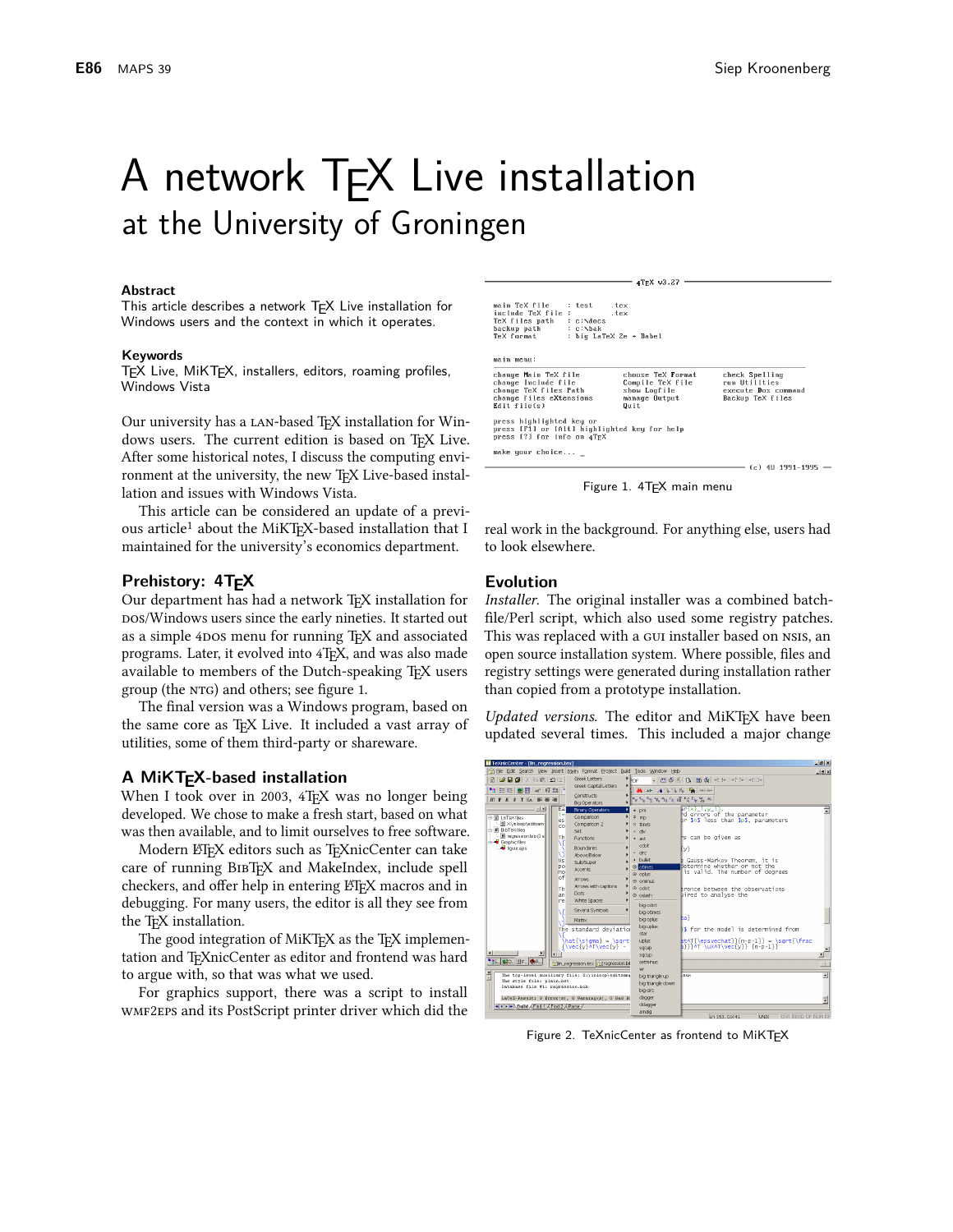

Figure 3. The NAL application menu

in configuration strategy in MiKTFX from version 2.4 to version 2.5. I understand that there are again major changes with MiKTFX 2.8.

CD edition. A companion CD was created. At first this contained a set of downloaded installers with directions for use. As a result, I was asked time and again to install T<sub>F</sub>X on people's laptops. Therefore, a later version got a modified version of the network installer. Nowadays, the CD is offered as an ISO image in the root of the installation.

*Expanded user base.* The user base for our MiKT<sub>E</sub>X was expanded first with students, then with other departments.

Standardization. Around the time of the second MiKTFX edition, we also moved to standardized desktops and roaming profiles; see the next section.

Graphics support. WMF2EPS was dropped, in part because it was shareware and I didn't want to deal with licensing issues for the expanded user base, in part for technical reasons. In its place, I created EPSPDF to take care of converting and cropping arbitrary PostScript (print)files.

#### The university network

For some time, we have had a centrally managed university-wide Novell network. Software and licenses are also centrally managed. There is a standardized Windows XP workstation. Standard software and additional software is installed from the network and where possible also run from the network. NAL (Novell Application Launcher) is the network component which takes care of this.

Figure 3 displays the NAL menu as seen from my computer at the university (the TFX Live entry merely points to the installation script).

Staff members can and do install software of their own on their local system if they want to. Students do not have this luxury. Some staff members download and install their own TFX.

The standard workstation is configured with roaming profiles, i.e. user configuration is mostly copied to the network on logout and copied back to the local system on login. Users see the same desktop on any client computer on the net, of course excepting software which staff members may have installed locally.

Roaming profile configuration should involve nothing local, unless it is copied to and from the network as part of the user profile. It should not require admin rights either. This is especially important for classroom computers and for students.

## **T<sub>E</sub>X Live**

In 2008 I got involved in the T<sub>F</sub>X Live project. I mostly worked on Windows support, keeping an eye on the needs of our university installation.

I have done only a little work on the 2009 edition. However, other team members now also have Windows virtual machines for testing, and we have been joined by a real Windows user, Tomasz Trzeciak. He proved to us that pos batchfiles aren't quite as lame as we thought they were.

Compared to MiKTFX 2.5, TFX Live is a lot simpler to turn into a network installation:<sup>2</sup> in good Unix tradition, TFX Live uses environment variables and plain text files for configuration.

Relocatable. An important function of configuration is telling programs where they can find the files they need. Normally, TEX Live puts only relative paths in the configuration files. Programs can combine these relative paths with their own location to determine absolute paths. With this strategy, configuration files can stay the same if the installation as a whole is transferred to another place.

Batteries included. TFX Live contains copies of Perl and Ghostscript for Windows. This puts Windows on a more equal footing with Unix/Linux with regard to all the scripted utilities that are part of a typical TFX installation.

Both the included Ghostscript and the included Perl are hidden, i.e. TEX Live knows that they are there, but the rest of the system doesn't. They are not on the search path, and there are no environment variables or registry settings created for them. Therefore, they shouldn't interfere with pre-installed copies. The only disadvantage is the disk space they take up. But this is hardly significant with today's hard disk sizes.

## **Creating the installation**

I emulate the university networking setup by setting up a Samba server on my Linux machine. Its clients are virtual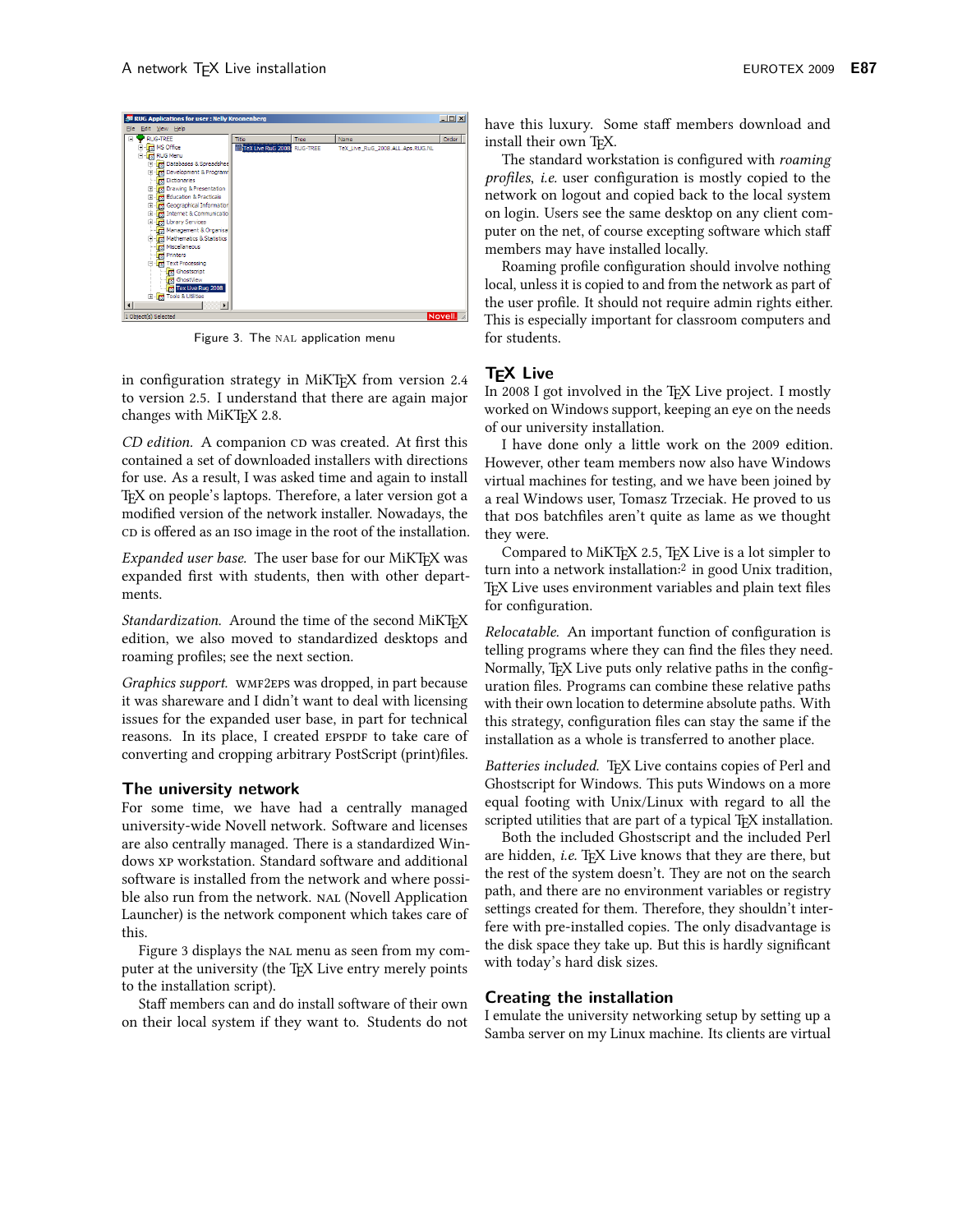machines.

Samba has been set up for roaming profiles. There is a share for the profiles, an X:-share for home directories and a Z:-share with applications, in exactly the same layout as the university.

I install TFX Live into the right position on the Z:-share by running the installer on my own Linux system. I select binaries for both Linux and Windows.

I switch between this and my regular installation simply by changing environment variables, for which I have a small shell function. This lets me do much testing and all maintenance from Linux. I explained already that configuration files don't depend on the location of the installation. So it doesn't matter that, seen from Linux, the installation is in a totally different place than it is as seen from Windows.

I populate the texmf-local directory tree with the university house style and some legacy packages. It was almost a straight copy of the corresponding local tree from the previous MiKTFX-based installation. For students, there is no need for a local tree.

#### The 2009 installer

The network installer doesn't have to do much: there are hardly any options, it doesn't have to download and install packages, it just has to add T<sub>F</sub>X Live to the search path, create some shortcuts, register an uninstaller and optionally create some file associations.

For most of this, it can use the library functions of the installer and the TEX Live Manager, both of which are written in Perl.

The following code adds TFX Live to the search path and creates some menu shortcuts:

```
#!/usr/bin/env perl
BEGIN {
  require "tlmgr.pl";
ŀ
```
# Only make user-level changes even if admin  $$opts{'$ "w32mode'} = 'user';

```
# Note. The action_... functions read
# their arguments from @ARGV.
```

```
# Add TeX Live to path
unshift @ARGV, 'add';
action_path();
```

```
# create some shortcuts
unshift @ARGV, 'install', 'shortcut',
 'dviout.win32', 'texworks', 'texlive-en',
 'tlpsv.win32';
```
action\_postaction();

File associations can be done similarly. A corresponding uninstaller script:

```
BEGIN {
  require "tlmgr.pl";
}
\text{spots}{' w32mode' } = 'user';
# remove shortcuts
```

```
unshift @ARGV, 'remove', 'shortcut',
 'dviout.win32', 'texworks', 'texlive-en',
 'tlpsv.win32';
action_postaction();
```
# Remove TeX Live from path unshift @ARGV, 'remove';  $action\_path()$ ;

Registering and unregistering the uninstaller. However, it is a bit more complicated to register one's custom uninstaller. The TFX Live modules in t1pkg/TeXLive, and the modules they load, contain everything needed, but the interface is comparatively low-level. Here is the code, for what it is worth:

```
# don't need to re-require modules but
# do need to re-import names
Win32::TieRegistry->import(qw($Registry));
$Registry->Delimiter('/');
$Registry->ArrayValues(0);
$Registry->FixSzNulls(1);
```

```
# register uninstaller. Failure not fatal.
my $Master_bsl = $Master;
$Master_bsl =~ s, /, \mathcal{N}, g;
```

```
my $rootkey = $Registry -> Open("CUser",
 {Access =}Win32::TieRegistry::KEY_ALL_ACCESS()});
my $k;
if (\text{footkey}) {
 k =$rootkey->CreateKey(
  "software/microsoft/windows/".
  "currentversion/uninstall/OurTeXLive/");
 if (\frac{1}{3}k) {
  k \rightarrow{"/DisplayName"} = "OurTeXLive 2009";
  k \rightarrow{"/UninstallString"} =
     "\"$Master_bsl\\w32unclient.bat\"";
  k \rightarrow{'/DisplayVersion'} = "2009";
  k \rightarrow //URLInfoAbout' } =
     "http://ourwebsite.edu/ourtexlive";
 \mathcal{L}\mathcal{F}
```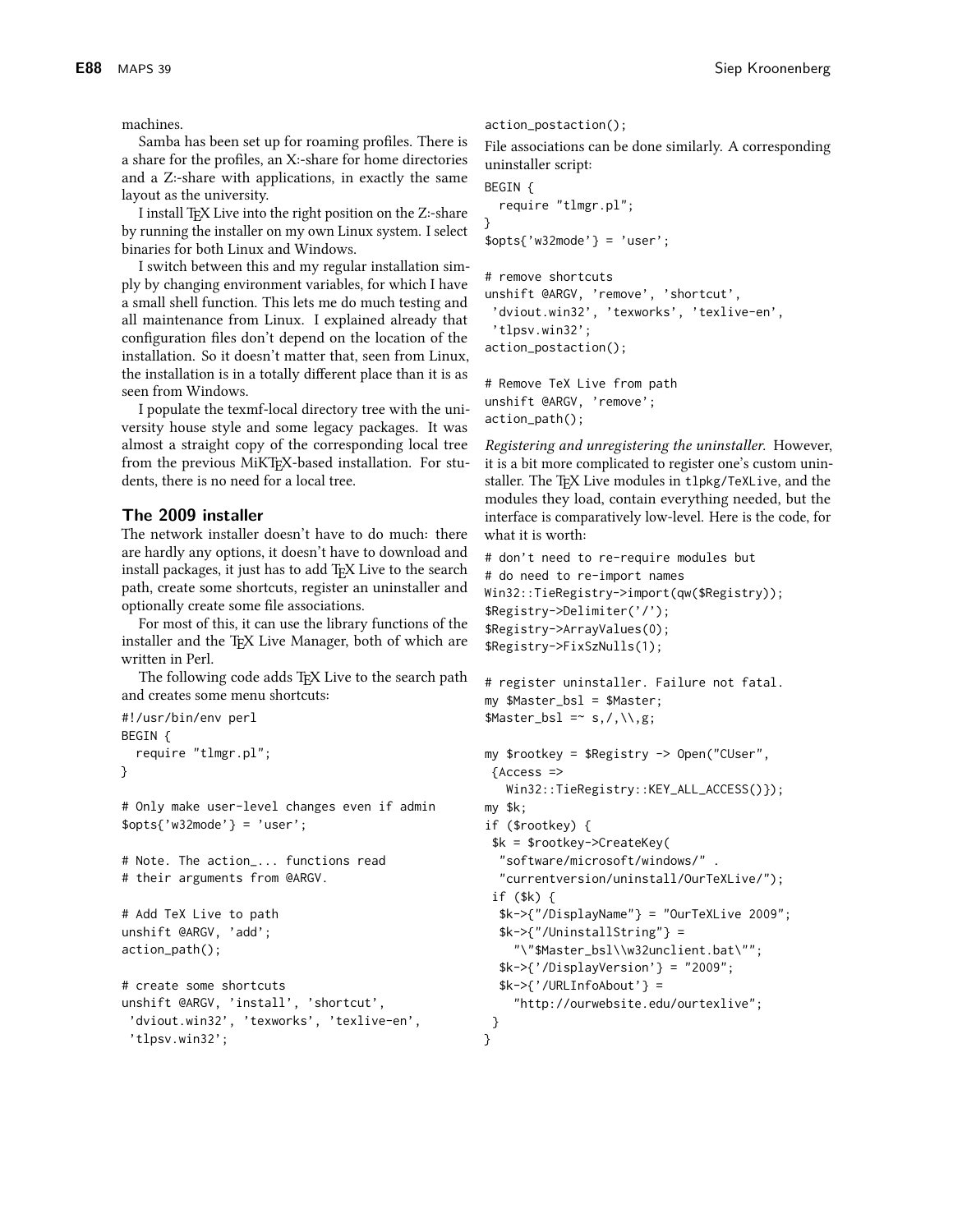warn "Failed to register uninstaller\n" unless \$k;

and for unregistering the uninstaller:

```
my $rootkey = $Registry -> Open("CUser",
 {Access >}Win32::TieRegistry::KEY_ALL_ACCESS()});
if ($rootkey) \{ # otherwise fail silently
 my k = $rootkey->Open(
  "software/microsoft/windows/".
  "currentversion/uninstall/");
 TeXLive::TLWinGoo::reg_delete_recurse($k,
  'OurTexLive/') if $k;
\mathcal{E}
```
Prototype installer scripts are available at http://tug. org/texlive/w32client.html.

ZENWorks. Novell has a tool zENWorks for repackaging applications for NAL. It tracks changes in the registry and the filesystem during installation. The ZEN-generated installer of the repackaged application duplicates those changes. However, for me it was more practical to use a Perl script, and I am grateful to the ICT people that they let me.

## Directory layout

We assume the standard TFX Live directory layout, with texmf-local one level higher than the other trees:



It is possible to choose another layout, e.g. without the year level, but then the components of TFX Live need a bit more help to find their support files.

## **Batch wrappers**

We also need a wrapper batchfile to make sure that the Perl from TFX Live is used rather than a locally installed Perl, and to take care that tlmgr.pl, the T<sub>F</sub>X Live Manager Perl script, is found. This file is used as a library by our custom installer. Below is a bare-bones wrapper batchfile; in the standard T<sub>F</sub>X Live we use much more involved wrappers, with various safeguards.<sup>3</sup>

set this=%~dp0 rem Use TL Perl



Figure 4. TeXworks for Windows is included in TFX Live

path %this%tlpkg\tlperl\bin;%this%bin\win32; %path%

```
rem (one line)
```

```
set PERL5LIB=%this%tlpkg\tlperl\lib;
```
%this%tlpkg;%this%texmf\scripts\texlive rem (one line)

```
rem Start Perl script of the same name
perl "%~dpn0" %*
rem Give user opportunity to scan output msgs
pause
```
Note the first line, where the batchfile finds its own directory: set this=%~dp0. This syntax has been available since Windows NT.

The w32client and w32unclient scripts assume that they are in the root of the installation, *i.e.* in  $\epsilon$ *par*ent>/2009. However, this is easy to change.

# Getting T<sub>F</sub>X Live on the network

The first step was asking the ICT department for a directory to install into, preferably with write access for me, so that I can do maintenance without having to involve ICT every time.

The next step was copying everything to that directory. For transport, I nowadays make a giant zip of the installation and put it on a USB stick.

Finally, the installer is integrated into the Novell NAL menu; see figure 3 on page 87. This is done by ICT staff.

The installer places the T<sub>F</sub>X Live menu itself under Start / Programs, just as the native installer does.

For maintenance, I used to do small changes manually and do larger changes by wholesale replacement. For the future, rsync looks like a better way.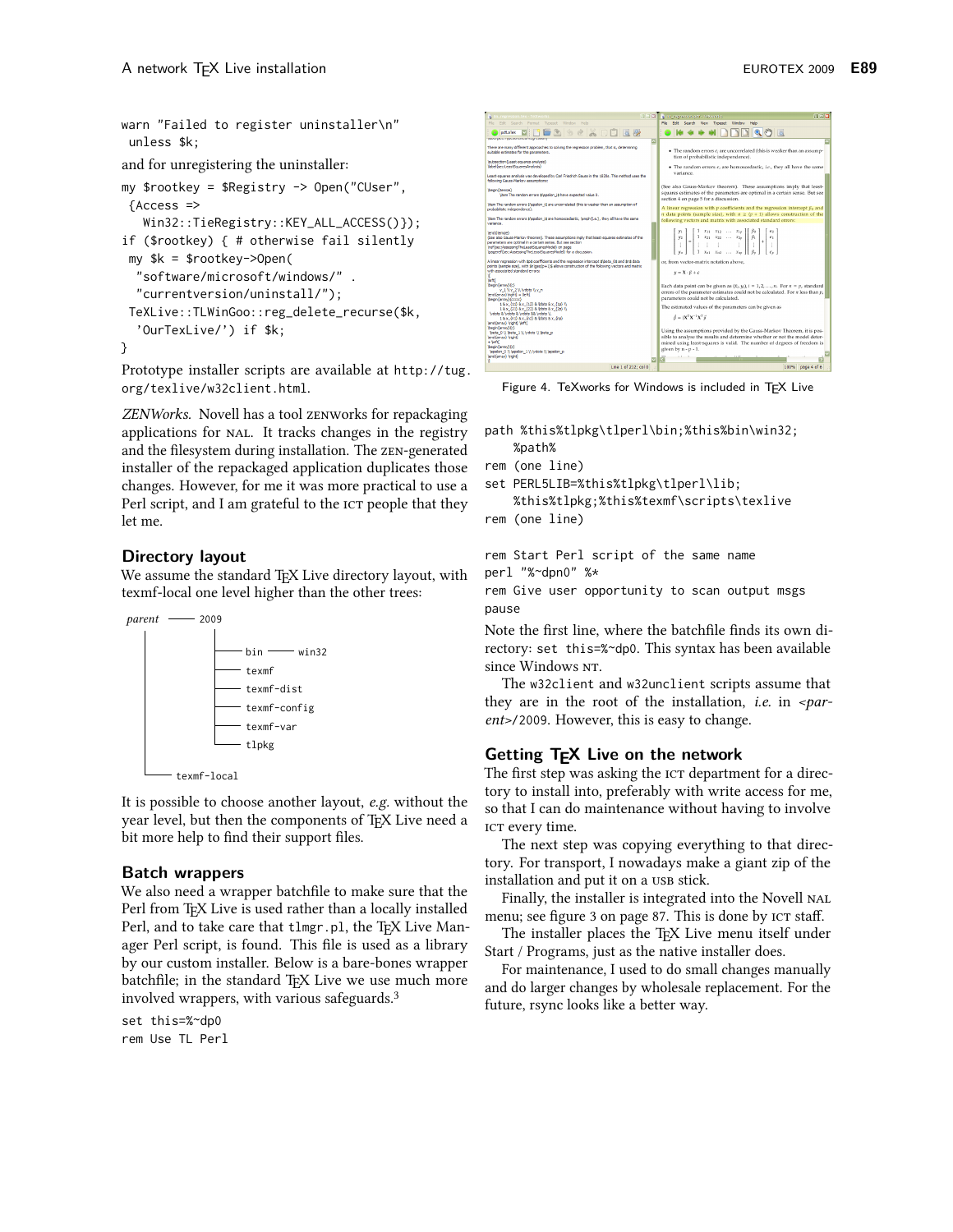#### **Additional software**

TEX Live by itself is pretty complete. For Windows, it includes the T<sub>F</sub>Xworks cross-platform editor (figure 4), and the PS\_View PostScript viewer, which can also read pdf. As mentioned earlier, it also contains private copies of Unix mainstays such as Perl and Ghostscript that many TEX Live components depend upon.

Nevertheless, some additions would be desirable: another editor besides TEXworks, more graphics support, maybe a bibliography editor.

But there are requirements for such add-ons:

- $\Box$  Free (as in beer)
- $\Box$  Per-user configuration
- $\Box$  Usable for non-geeks

Several programs looked interesting, but didn't meet these requirements or had other problems. They include alternative LTFX editors TFXmaker and WinShell, bibliography editors JabRef (Java-based) and BibEdt, and a couple of draw programs, IPE and TpX. So I followed the example of previous T<sub>F</sub>X Live DVDs and put installers for them in a support subdirectory. Frankly, I don't know whether anybody has made use of these installers.

Editor. For 2008, I decided to stick with TFXnicCenter as editor. I wrote some fairly elaborate code to configure it for TEX Live, since the automatic configuration didn't work as nicely for TFX Live as it did for MiKTFX. I also looked at TEXmaker. It would have been much easier to configure, but at that time it still lacked some important features.

For the 2009 release I'll keep TEXnicCenter, if only because many users dislike change, but I'll also include T<sub>F</sub>Xworks, which is already part of standard T<sub>F</sub>X Live.

Documentation. The TEX Live menu contains various shortcuts to manuals, such as the UK FAQ and the 'not so short introduction'. There are also links to the CTAN catalogue and to my own web page for this installation, http://tex.aanhet.net/miktex/(!).

#### **Vista and Windows 7**

Strictly speaking, this topic doesn't belong here: the network installation only targets xP machines. However, for the standard TFX Live we had to make sure it would work properly with Vista and Windows 7. Testing this, we ran into some interesting problems.

UAC. Vista introduced User Account Control, or UAC in short. This means, among other things, that only administrators are allowed to install software under Program Files, and only administrators are allowed to change the more important system settings in the registry.

A new slightly annoying twist is that even administrators don't have these privileges automatically. To start a program with admin privileges, you can right-click the shortcut, which usually gives you an option 'Run as administrator'. An administrator has to confirm his intentions, a non-administrator has to provide administrator credentials at this point.

Virtualization. But there is another, more insidious twist: Vista/Win7 may guess that a program needs administrative privileges, e.g. because it has 'install' or 'setup' in its name. If such a program wasn't started with administrative privileges, Vista may fake them. In particular, attempts to write to Program Files might result in writings to user\appdata\local\virtualstore. For registry access, similar virtualization might be applied.<sup>4</sup>

Installing TEX Live with real admin privileges and adding packages with faked admin privileges is not healthy for a TEX Live installation.

This compatibility mode can be avoided by the addition of a *manifest* which is a bit of XML that explicitly tells Windows under which privileges the program needs to be run. The options are (explanations literally taken from msdn.microsoft.com):

- asInvoker The application runs with the same access token as the parent process.
- highestAvailable The application runs with the highest privileges the current user can obtain.
- requireAdministrator The application runs only for administrators and requires that the application be launched with the full access token of an administrator.

This XML can be embedded into the binary or added as a separate file with the same name as the program, but with .manifest appended.

This is our manifest file for the Windows Perl executable:

```
<?xml version="1.0" encoding="UTF-8" standalone="yes"?>
<assembly xmlns="urn:schemas-microsoft-com:asm.v1"
   manifestVersion="1.0">
  <assemblyIdentity
   version="1.0.0.0"
    processorArchitecture="*"
    name="perl.exe"
    type="win32"/>
  <trustInfo xmlns="urn:schemas-microsoft-com:asm.v3">
    <security>
      <requestedPrivileges>
        <requestedExecutionLevel level="asInvoker"/>
      </requestedPrivileges>
    </security>
  </trustInfo>
</assembly>
```
We believe that, with the addition of a couple of manifest